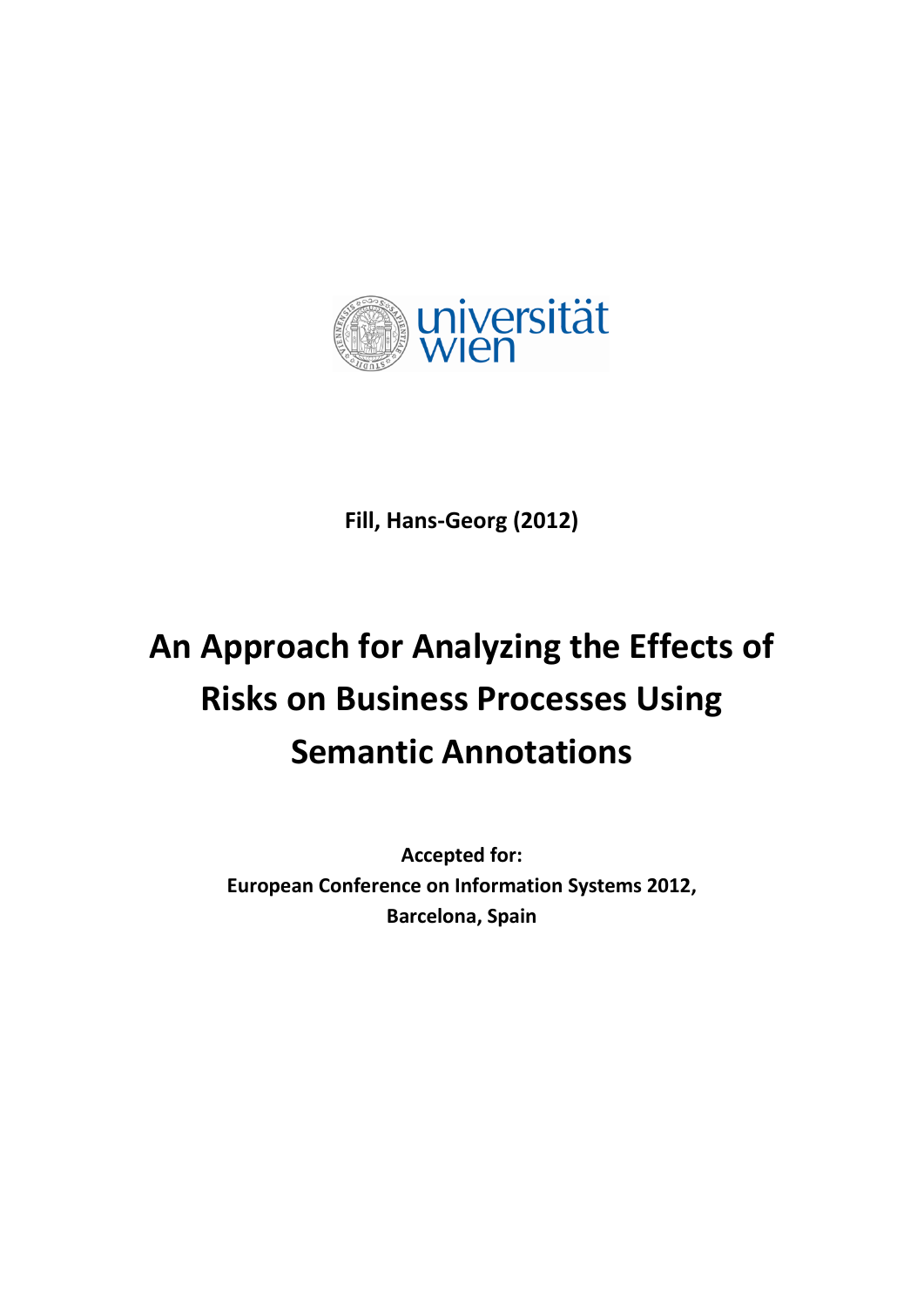## **AN APPROACH FOR ANALYZING THE EFFECTS OF RISKS ON BUSINESS PROCESSES USING SEMANTIC ANNOTATIONS**

Fill, Hans-Georg, Research Group Knowledge Engineering, University of Vienna, Brünner Strasse 72, 1210 Vienna, Austria, hans-georg.fill@univie.ac.at

#### Abstract

*The management of risks has gained a lot of attention in the last years. Among the current challenges in this domain are the integration of risk management in the strategic planning and performance management across business units and organizational structures, the assessment of a company's risk bearing capacity, and the improvement of the methods of risk measurement. In order to support the elicitation of risks in business processes, measure their impact on a company's return and provide reports for regulatory authorities, it can be reverted to technology-oriented knowledge management. In this context we propose an approach that uses semantically annotated models to represent the influence of risks on business activities based on the concepts provided by a risk knowledge base. By transferring the annotated model information to the knowledge base, inference rules can be applied to analyze the effects of risks on the business processes during subsequent capacity simulations. For a first evaluation the approach has been implemented using the ADOxx meta modeling platform, the Protégé ontology management toolkit and the Jess rule engine. Finally, the use of the implementation is shortly illustrated by reverting to a sample business process from the domain of banking.*

*Keywords: Risk management, Conceptual modeling, Semantic annotation, Knowledge elicitation.*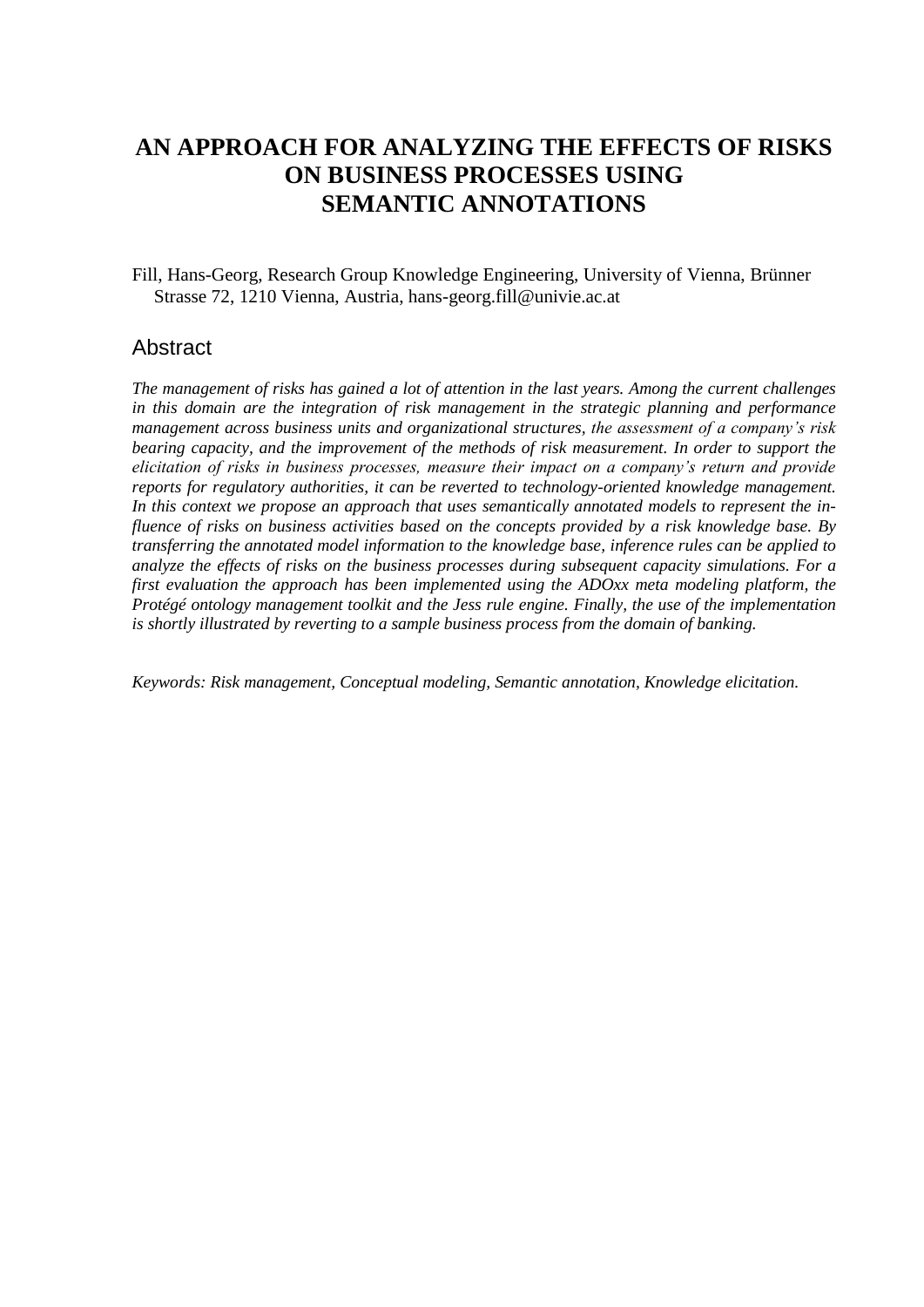#### 1 Introduction

According to a biennial survey of executives by Accenture, risk management is today not only regarded as a necessity to comply with regulations but is increasingly viewed as a source of competitive advantage (Accenture, 2011). This view is supported by the academic literature that relates these advantages to an increased risk awareness to facilitate better strategic and operational decision making, the realization of synergies through an integrated management of risks as well as improved information about a firm's risk profile for all stakeholders (Hoyt and Liebenberg, 2011). In order to enhance risk management practices, Alhawari et al. recently proposed to apply concepts from the area of knowledge management to facilitate the identification of risks, their analysis, examination and evaluation, the planning of responses, and the support for the handling and monitoring of risks (Alhawari et al., 2011). In particular the aspect of examining and evaluating risks using explicit organizational knowledge will be taken up in the following.

In this paper we therefore focus on the support of risk management using concepts from technologyoriented knowledge management, where the explicit modeling of computer-understandable knowledge has been traditionally considered as an important stream within knowledge management (cf. Maier, 2004 p.214ff). For this purpose we first revert to approaches from the area of business process-related risk management where a number of approaches have been developed for modeling process-specific knowledge. These include the representation and handling of risks in process modeling languages e.g. (Zur Muehlen and Rosemann, 2005; Lambert et al., 2006; Strecker et al., 2011), the analysis of process-related risks using simulations e.g. (Jallow et al., 2007; Tjoa et al., 2011) and the use of semantic schemata for describing threats to process resources (Ekelhart et al., 2009). What is missing so far is the contribution of such process-related risk approaches to the generation of data for the corporatewide measurement of an organization's risk and return position in a flexible and organization-specific way (Faisst and Buhl, 2005; Fill et al., 2007). Such measurements are however essential to determine the overall risk profile of an organization and support corresponding decisions on the strategic and operational level through quantitative figures. The knowledge contained in the processes and the according risk representations thus has to be processed in a way that permits the provision of such data. In addition, the application of risk-oriented process modeling languages so far requires either the recreation of existing models in the new language or presupposes the use of a specific type of modeling language. Due to thousands of models that are already stored in some organizations' repositories in various modeling languages cf. (Rosemann, 2006), it is thus necessary to develop a more flexible approach that can be applied to existing models and does not depend on a specific modeling language.

The approach we will present in the following takes up this challenge by using semantic annotations of business process and organizational models for representing risks. In this way, information about risks from either existing generic or organization-specific risk knowledge bases can be assigned and made machine-processable without the need to modify an existing modeling language. Through the transfer of this annotated information and the application of inference rules, it can then be specified how the occurrence of risks modifies the behavior of a business process in terms of the properties of its activities and the availability of its resources. Through the execution of the rules, these modifications can be applied to the business process and organization models. Finally, the modified models can be fed into an existing capacity simulation algorithm to create the data for measuring the effects of the processrelated risks on the return and risk position of a particular business segment.

The remainder of the paper is structured as follows: In section 2 we will review related approaches from the areas of business process-related risk management and semantic annotation of business processes to lay the foundations for our approach. Section 3 describes how the semantic annotations of business process and organizational models are realized using a meta modeling approach as well as the structure of the underlying ontology and the necessary rules. In section 4 the implementation of the approach is illustrated by using the ADOxx meta modeling platform, the Protégé ontology manage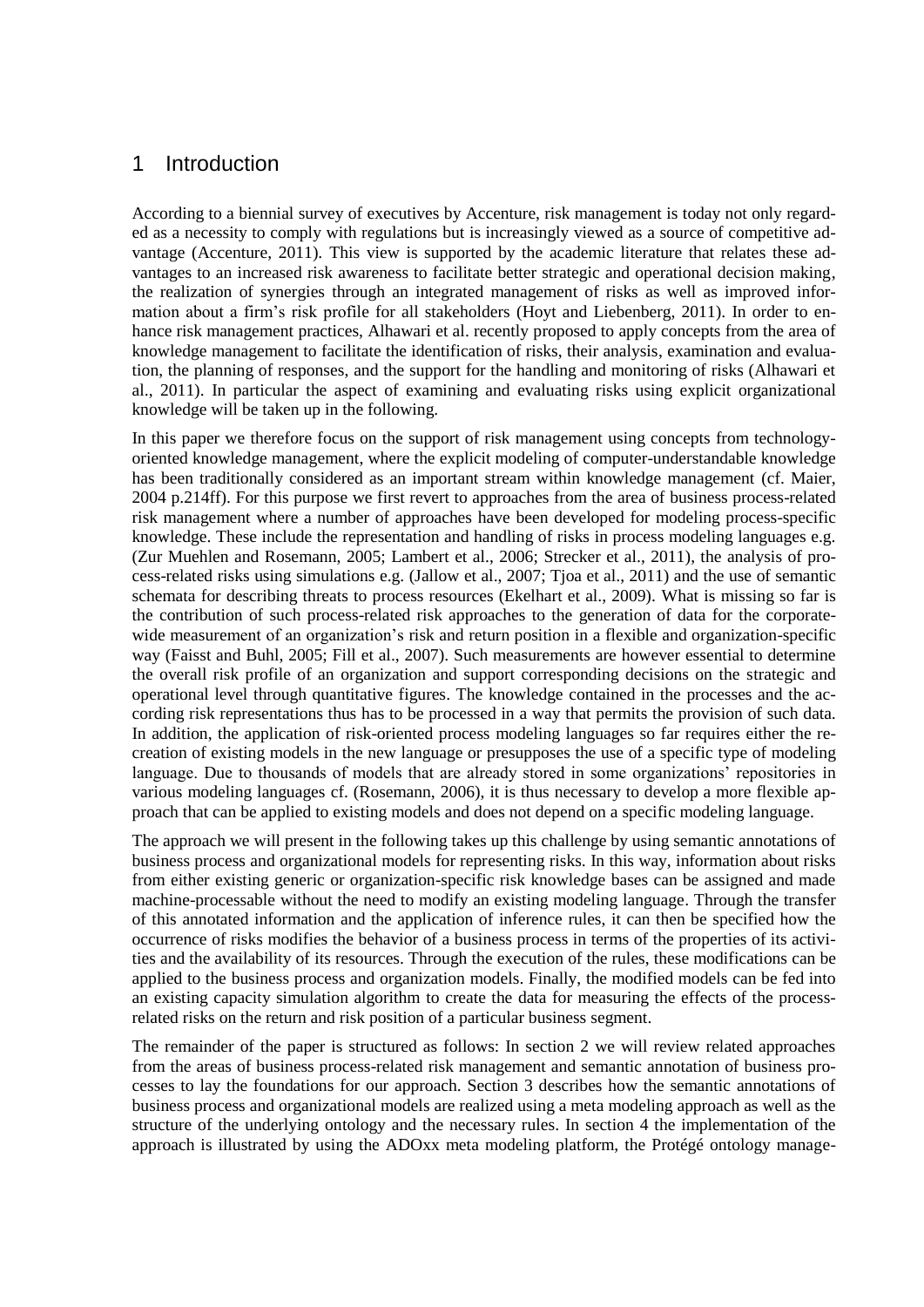ment toolkit and the Jess rule engine. It is then applied to a use case from the domain of banking for a first evaluation of its feasibility.

### 2 Related Work

In the following we will provide an overview of existing approaches in the areas of process-related risk management, semantic annotations for business process models as well as applications of semantic annotations and semantic technologies for process-related risk management.

One of the first sources that discusses the integration of risk aspects in business process models is the work by (Zur Muehlen and Rosemann, 2005). They propose the extension of event driven process chains (EPCs) with risk aspects and the addition of three specific risk model types. For the extension of EPCs they attach risk elements to functions which are detailed by the following model types: a risk structure model to define hierarchical relationships between risks, a risk goal model to determine the impact of risks on business goals, and a risk state model to define the causal relationships between risks and their consequences. A similar approach for extending EPCs is taken by (Rieke and Winkelmann, 2008) who define an additional set of constructs for representing risks and their handling within the boundaries of an EPC model. The integration of risk aspects has also been discussed for other common process modeling languages: (Lambert et al., 2006) present extensions for the integrated definition of function (IDEF) modeling language to describe risk sources in a business process and (Karagiannis et al., 2007) and (Fill et al., 2007) describe extensions of Adonis business process models to relate risks and controls, respectively to depict the influence of risks on certain attributes in business process activities.

Apart from extensions of process modeling languages also new modeling languages have been designed that specifically focus on the representation and handling of risks in business processes. In this context (Sienou et al., 2008) describe a risk modeling method to realize a multi-layer integration of business process and risk management. For this purpose they define a modeling language based on a unified meta model, an integrated lifecycle and a set of rules. Another particular risk modeling method has been proposed recently by (Strecker et al., 2011) for the purpose of IT risk assessment. Their approach is based on the Multi-Perspective Enterprise Modeling Method (MEMO). In this way their newly created risk modeling language RiskML references business process, software, goal, cost, organizational and information system concepts in existing MEMO meta models. In addition to the risk modeling language they describe a risk process model to support the three risk assessment phases of risk identification, risk analysis and risk prioritization. A general reference model for reducing the complexity of the relationships between business processes, IT applications and IT infrastructure, vulnerabilities and threats has been proposed by (Sackmann, 2008). This reference model is meant as a basis for the formal modeling of relations between the causes of IT risks and their effects on the business processes and a company's returns. These relations are then formally expressed by four matrices.

For the actual calculation of the impacts of risks on business processes it is typically reverted to simulations. This is necessary as the distribution of the probability and impact of risks is usually uncertain and either has to be estimated based on existing data about past incidents or through expert judgment (Denk and Exner-Merkelt, 2005, p.195). In the approach described by (Jallow et al., 2007) expert judgments for the probability of risk factors and cost impacts on business process activities are used. Thereby, experts are required to specify a probability figure for each factor and a lower, medium and upper limit of a triangular distribution for the according impact. These figures are then used for a Monte-Carlo simulation that generates forecast and sensitivity charts of the expected cost impact for the process. However, the control flow of the process is not considered in their approach. A similar approach for risk-aware business process analysis is described by (Tjoa et al., 2011). As a basis for their simulation algorithm they define a formal model that represents business process elements, the behavior and effects of threats and safeguards, the availability and integrity of an activity's attributes and the relation between the attributes of activities and resources. Again, the control flow of the process is not considered in these models.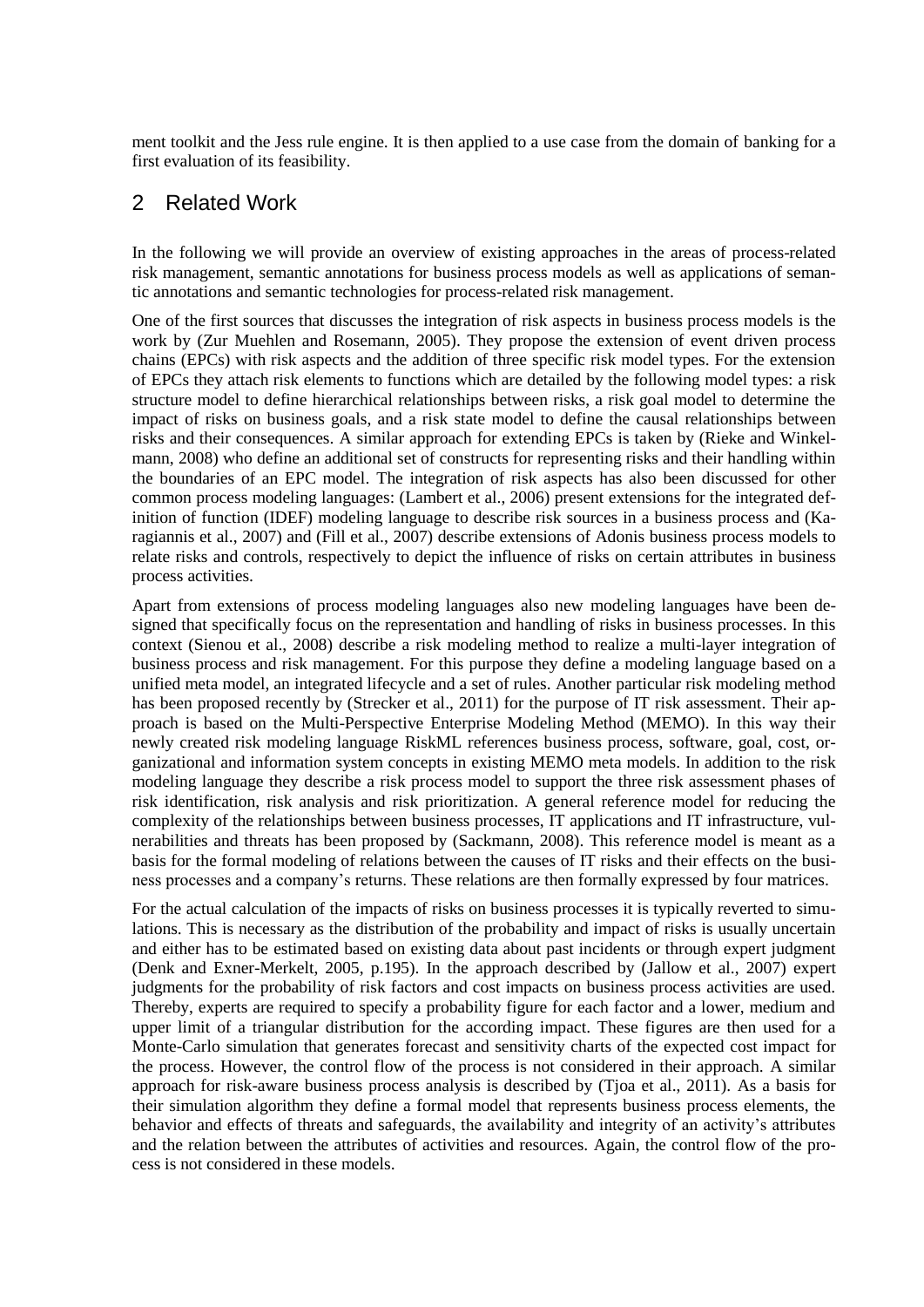Semantic annotations of process models can today be regarded as state-of-the-art in the academic literature on process modeling. Among the large number of approaches that have been elaborated for this purpose are: the semantic reverse engineering for analyzing productive ERP systems (Celino et al., 2007; Oppitz et al., 2009), semantic model comparisons (Ehrig et al., 2007), semantic validations to determine the semantic consistency of tasks and during process executions (Weber et al., 2008; Ly et al., 2009), the support of cross-organizational business processes and interoperability (Höfferer, 2007) or the dynamic binding of web services to processes during process execution (Stein et al., 2009). In addition, a number of semantic schemata have been made available that can be applied using annotations. These include ontologies for the representation of key performance indicators (Wetzstein et al., 2008), the Core Ontology for Business Process Analysis (COBRA) (Pedrinaci et al., 2008), the business process management ontology (BPMO) (Jenz&Partner, 2006) or the business process ontology (BPO) by (Markovic and Pereira, 2007). Although these schemata provide guidance on the formal representation of business process concepts, they currently do not contain risk management related concepts.

More specifically, in the context of risk management semantic annotations have been used to check the compliance of business processes with legal regulations. For this purpose Governatori et al. reverted to temporal logic statements to annotate a business process and then check whether certain compliance rules are fulfilled (Governatori et al. 2008). Namiri and Stojanovic presented a formal rule-based approach for expressing control strategies for risks during the execution of business processes and thus enable compliance checking (Namiri and Stojanovic, 2007). In (Ly et al., 2009) the use of semantic constraints for compliance checking is made available both for the design time and the run time of business processes. Another approach that also links business processes and semantic schemata is described by (Ekelhart et al., 2009) in the domain of information security risk management. In this work a toolkit is presented that permits to gain an integrated view on business process models and concepts from a common security risk ontology. Thereby security threats can be linked to the elements of a process.

Summarizing these findings it can be stated that the following research results have been achieved: representation of risks in various business process modeling languages; specific modeling languages for representing risks and their handling; simulation of impacts on business process activities; semantic annotation of business processes; and the checking of semantic rules and constraints for business processes. Despite the substantial contribution of these approaches to process-related risk management and semantic analyses, several aspects have not been considered so far: this includes the availability of an approach for representing risks in process models that can be used for different modeling languages; the integration of such an approach with an organization-specific and consistent definition of risk parameters in a machine-processable format; and the generation of risk and return data from process models including their control flow to contribute to the measurement of a company's overall risk profile.

## 3 Representing and Analyzing Risks in Business Processes Using Semantic Annotations

In this section we introduce our novel approach for representing risks in business process and organization models using semantic annotations. These annotations will establish the basis for determining the impact of risks on a particular business segment based on a capacity simulation.

In figure 1 the conceptual foundations of the approach are depicted: The starting points are an existing business process and an organization model that characterize a business segment. It is assumed that these two models contain all necessary information to apply standard capacity simulation algorithms<sup>1</sup>.

 $\overline{a}$ 

<sup>&</sup>lt;sup>1</sup> For a detailed discussion of the algorithms for capacity simulations we refer the interested reader to (Herbst et al., 1997).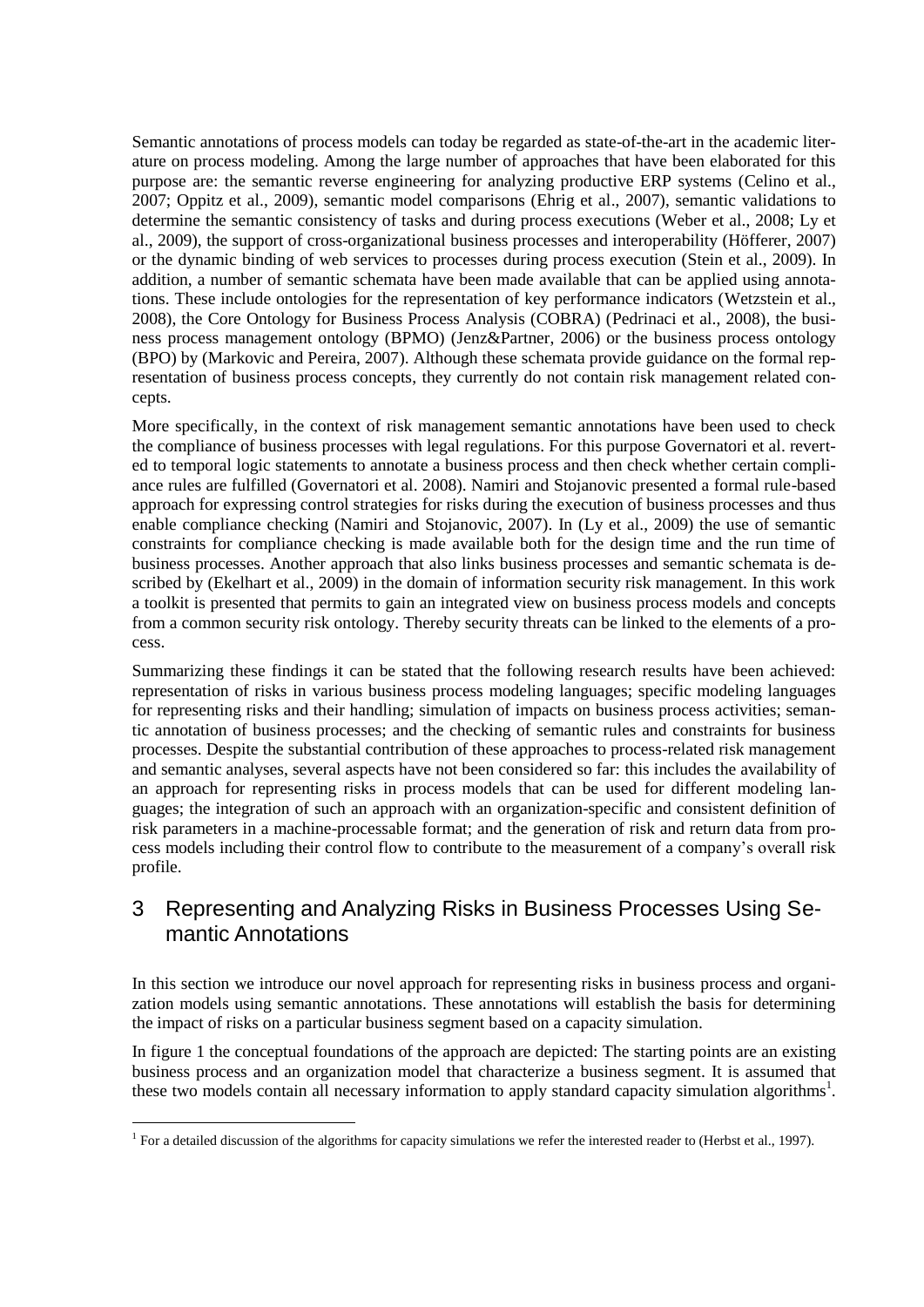This includes in particular (Herbst et al., 1997): the control flow and the information flow of a business process, temporal attributes for all process activities such as waiting, execution, resting and transport times, cost attributes, the mapping of activities to actors and resources in the organizational model, the quantification of the number of processes in a given time period, and the distributions for the probabilities of all branches. Based on a given quantity of process executions per time period, a capacity simulation typically generates estimates for the occurrence of activities, the overall execution time and the required resources for this time period. From this the expected return of the process and the variance of the returns, i.e. the risk in a financial sense can be derived based on the occurrence of return-generating activities, e.g. the actual selling of a product.

The models are then used as input for the annotation with concepts from a risk knowledge base. The risk knowledge base contains information about the conceptual structure of risks, the specification of distributions for the impact and probabilities of risks and instances of risks including the concrete impact and probability estimates and affected process or resource attributes. The information about the risks can thus be stored separately from the information about the processes and the organizational structure and offers a consistent representation of the risks throughout an organization or even between different organizations. The annotation links elements in the business process and organization model to concrete instances of risks. Thereby it will for example be expressed that an activity "Check customer data using IT-system A" is affected by the risk "Failure of IT system A" that is an instance of an "IT failure risk" and has - in the context of the considered organization - an annual estimated probability of 0.01 and can be characterized by a normally distributed impact value on the execution time with a mean value of 20 minutes and a variance of 5 minutes.



*Figure 1: Conceptual relationships of the approach*

The information expressed by the annotations is then transferred into a "configuration": Thereby data about the annotated elements and the risks is made available in a machine-processable format that permits the application of inference rules - we will illustrate in detail below how this is achieved. In order to determine the effects of the assigned risks on the contents of the business process and organization model, a number of antecedent-consequent rules are added to determine which and how certain types of risks affect the contents of the models. The output of these rules is a set of impact operations that conduct the actual modifications of the models. Following the example from above, such a rule could state that "for every instance of an IT failure risk that affects the execution time, the execution time of the annotated element is extended with the given probability for an impact value which is determined by a random value drawn from the given normal distribution". The impact operations, i.e. the consequents of the rules, are then applied on copies of the original business process and organizational models. In this way the necessary data for the execution of the simulation are provided. After the exe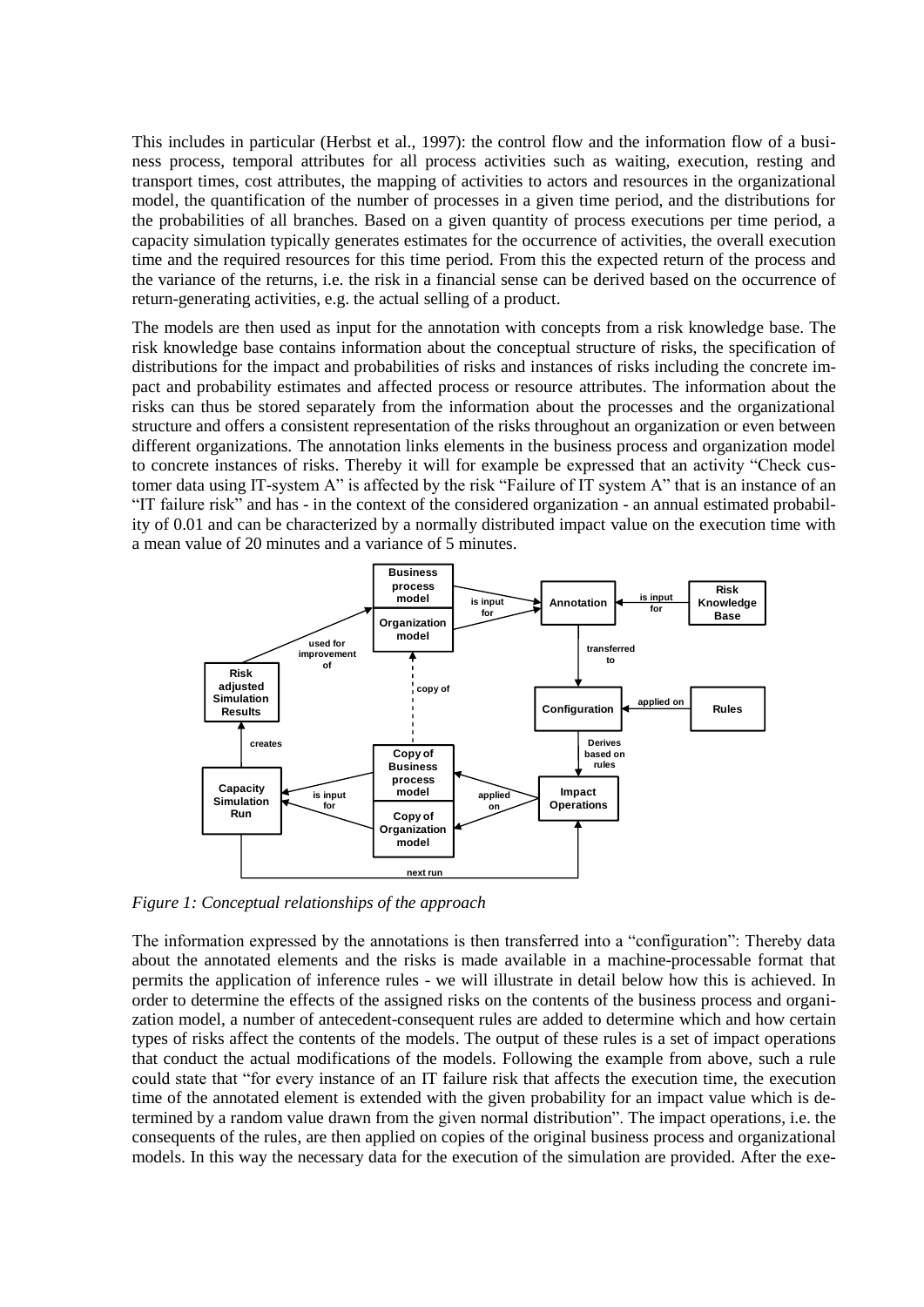cution of the first run of the simulation, the impact operations are again applied on the original values to create a new set of random values for the distributions. This cycle is repeated until the simulation produces stable results that are used to determine the expected return and variance for the particular business process. In this way a *risk-adjusted capacity simulation* can be realized.

In order to make the approach universally applicable for different modeling languages we use a meta modeling approach for the semantic annotations that has been developed in the course of the SeMFIS project (Fill, 2011). The core idea of this approach is to provide two model types for representing semantic annotations and elements of an ontology. Ontologies in this context are viewed as shared, computer-usable definitions of the common words, concepts and relations among them, which are used to describe and represent an area of knowledge (Obrst, 2003). Through the integration of the annotation and the ontology information in a common modeling environment, a user centered design with a single point of entry user interface for the annotations can be easily realized (Fill, 2011). This is regarded as essential for a successful use of annotations in the context of knowledge management as all analyses can be conducted in a uniform way by accessing the models cf. (Uren et al., 2006).



*Figure 2: Excerpt of the Meta Model Used for the Annotation Approach*

For our purposes we chose the Protégé frames ontology implementation of the OKBC Knowledge Model as described in (Wang et al., 2006) for the definition of the ontology meta model. The advantage of this type of ontology, in contrast for example to OWL, is that it is based on the uniquename assumption, i.e. if two objects have different names they are assumed to be different, and the closed-world-assumption, i.e. for all information a specific template has to be specified and everything is prohibited until it is permitted (Wang et al., 2006). This greatly simplifies the entering of data: for example for the specification of a hierarchy of risk types, it is inherently assumed that all entered types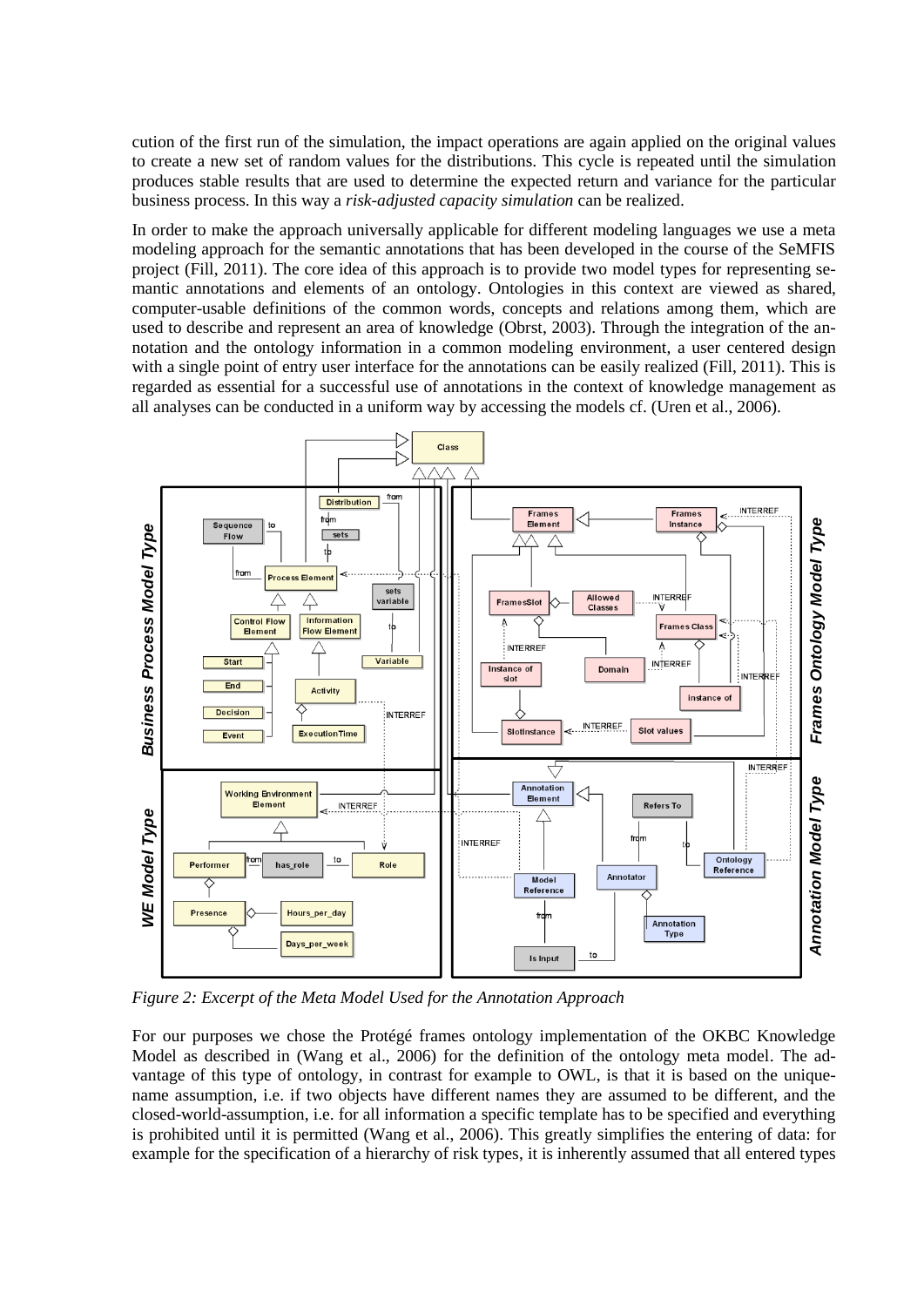are different from each other and need not be explicitly defined as being disjoint. In addition, powerful implementations both for handling frames ontologies using the Protégé ontology management toolkit and for applying rules on these ontologies via the Jess rule engine are available (Eriksson, 2003).

Figure 2 illustrates the core relationships between business process, organization, semantic annotation and frames ontology models in detail: As an example we selected the Adonis business process modeling language that provides a business process model type – shown in the top left corner – and an organization model – denoted as working environment model shown in the bottom left corner. However, also another business process modeling language that is capable of supporting simulations could be used. For the realization of the annotations the semantic annotation model type is added – as shown in the bottom right corner. It references elements in the business process and working environment model types and elements in the frames ontology model type – as shown in the upper right corner.



*Figure 3: Overview of the Used Frames Ontology Showing its Classes and Slots*

For the realization of the risk knowledge base and the specification of configurations we set up a frames ontology as shown in figure 3. Thereby the risk knowledge base is integrated as follows: For the representation of risks we re-used an existing classification that has been successfully applied both in science and industry (Sackmann, 2008). It originates from the so-called "IT-Grundschutz catalogue", which is a document that is provided by the German Federal Office for Information Security (BSI, 2011). This catalogue defines the five basic risk categories "elementary threats", "force majeure", "organizational shortcomings", "human failure", "technical failure", and "deliberate acts". This classification thus establishes a generic way for classifying the different types of risks in the knowledge base. We then added concepts for specifying the risk distributions and the probability of occurrence. Following the approach by (Jallow, 2007) we use a single value for specifying the probability and multiple parameters for distributions for specifying the impact of a risk. Currently, two types of distributions are available: a triangular distribution, which is commonly used in risk management due to easy representation of expert estimates, and a normal distribution that is typically used if detailed data about previous incidents is available cf. (Denk and Exner-Merkelt, 2005). To combine several single types of risks, a risk aggregation concept is available that links to the annotated elements of the configuration. The aggregation thus does not affect the computation or impact of risks but is used for an easier annotation of an element with several risks by a risk analyst or operations manager.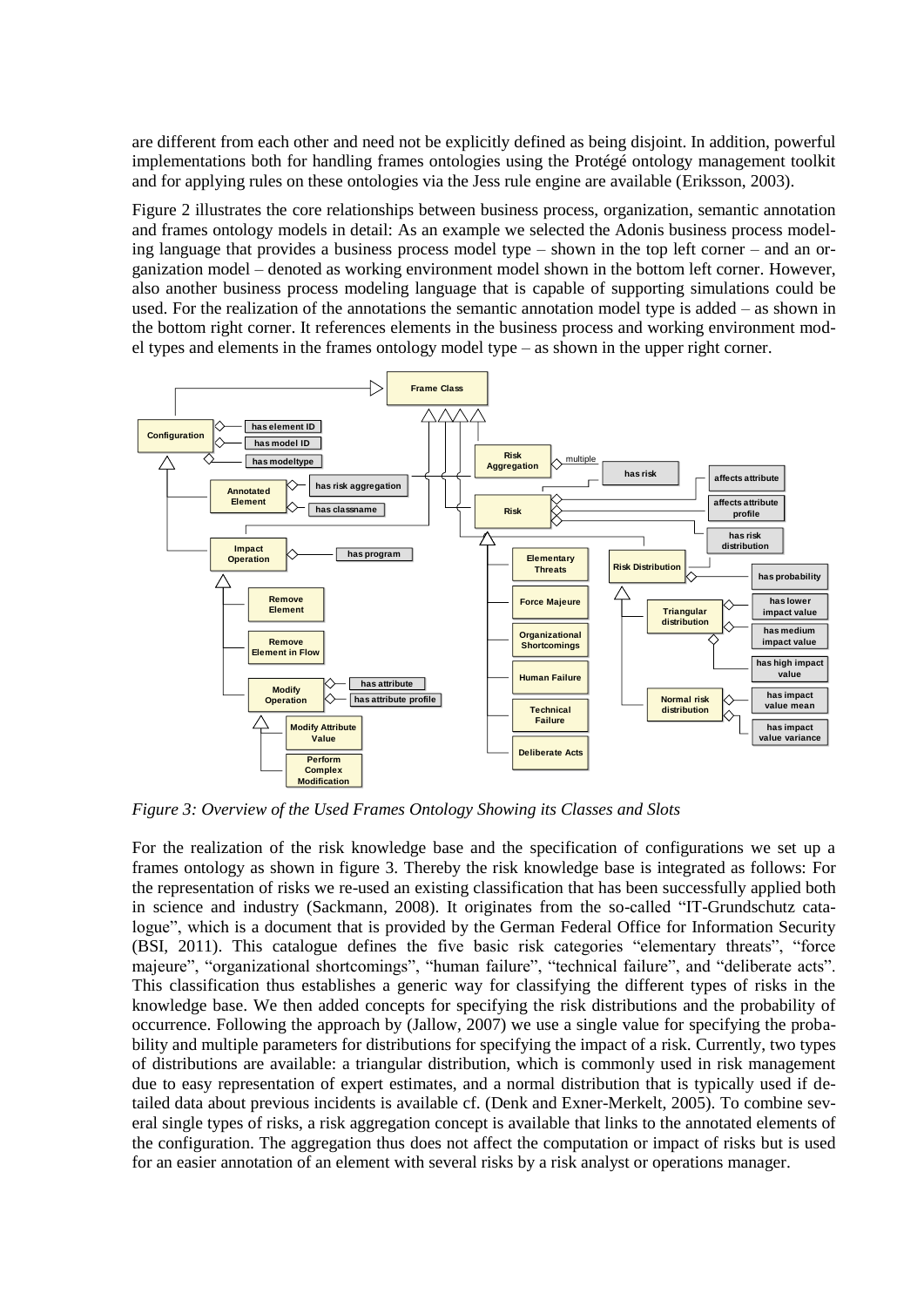On the side of the configuration part of the ontology, concepts are available to represent the annotated elements and their links to the risk aggregation as well as the impact operations. For the definition of impact operations three sub-types are available: the "remove element" type stands for operations that completely remove an element during a simulation run, the "remove element in flow" type denotes operations that remove an element but re-assign the surrounding connectors to the remaining elements if possible, and the "modify operation" type provides again two sub-types for the modification of attribute values or more complex operations. Each impact operation inherits the attributes of the configuration for determining the affected element as well as a "has program" attribute that specifies the actual operations in the programming or scripting language used to modify the models.

Based on these ontology concepts, the contents of the annotation model are transferred to the ontology and represented as instances of the "annotated element" class. Subsequently, rules can be specified that lead to the generation of instances of the "impact operation" class. An example for an outline of such a rule that creates impact operations for all technical failure risks would then be:

```
Annotated Element(?x) \land has element ID (?x, ?e) \land Risk Aggregation(?y)
\land has risk aggregation(?x,?y) \land Risk(?z) \land has risk(?y, ?z) \land∧ is-a(?z, Technical Failure) ∧ Triangular Risk Distribution(?v) ∧
has lower impact value(?v, ?low) \land ...
\RightarrowPerform Complex Modification(?i) \land has program(?i, "TRIANGULAR MOD " +
"elementID:" + \overline{?}e + " low:" + \overline{?}low...
```
Thereby, the content of the "has program" slot refers to a function in a scripting language that modifies the element with the specified ID by using the given values for a triangular distribution. After performing the modifications the simulation run can be started.

## 4 Implementation and Application to a Use Case in Banking

The approach has been implemented by using the following frameworks and technologies. The meta models were implemented on the  $ADOxx^2$  meta modeling platform as it is provided by the Open Models Initiative<sup>3</sup>. This allowed us to easily generate according model editors and re-use the simulation capabilities of the platform for simulating business processes and organizational models (Herbst et al., 1997). In addition, we used the ADOscript language that offers a large variety of functionalities for handling and manipulating information contained in the ADOxx based models. As a basis for the application of rules, we used the Protégé API to represent frames ontologies. By adding the JessTab API (Eriksson, 2003), a link to the Jess rule engine was established that we used for executing the rules on the frames ontologies. For mediating between ADOscript and Protégé we used the Java programming language to define according interfaces.

With these technologies the following operations can be conducted to exchange information as shown in figure 4. Starting from a given business process and working environment model that are available on the ADOxx platform, a new instance of a particular risk and an aggregation are created in the frames ontology model "Risk ontology" that also contains all concepts of the ontology shown in figure 3. In the next step an annotation with this risk aggregation is created by using an annotation model. With this information available on the ADOxx platform, the export and risk processing can be initialized. This is conducted by the Mediator component that transfers the annotation information into the risk ontology model and requests the frames data. The retrieved data is then transformed into a Protégé frames project from where the data is mapped to a Jess knowledge base by using the JessTab API. Next, the Mediator instantiates a pre-defined rule set in JessTab and then sends the execution com-

 $\overline{a}$ 

 $^{2}$  ADOxx is a registered trademark of BOC AG.

<sup>&</sup>lt;sup>3</sup> See http://www.openmodels.at for further details last access 26-03-2012.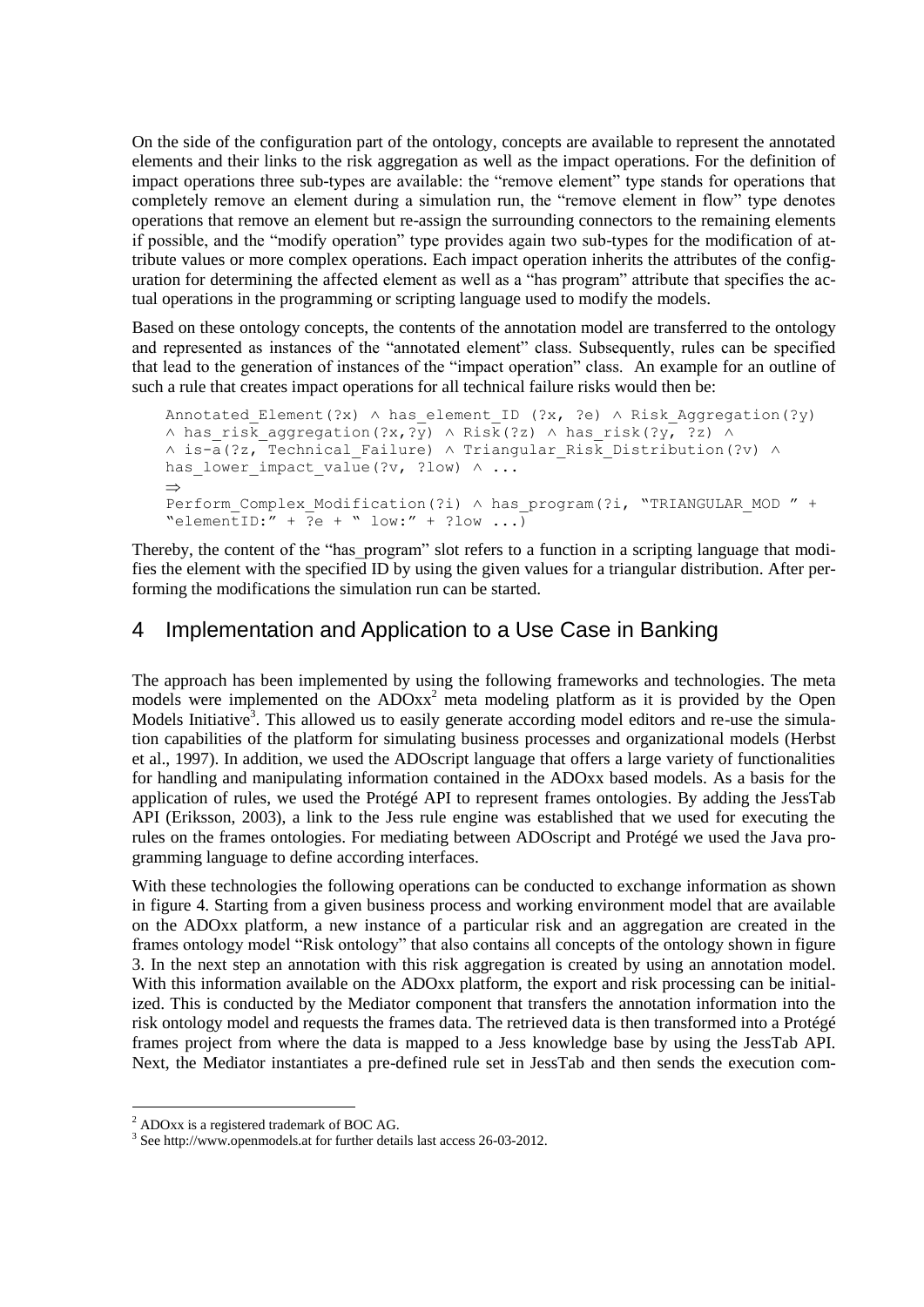mand so that the rules are executed in Jess on the knowledge base. Jess creates the new instances of the impact operations in the ontology from where the mediator collects it. Finally, the Mediator performs the impact operations on the models together with the simulation runs. In our implementation the impact operations are realized as ADOscript procedures that receive the details about the distribution of the risk impact, the probability, the affected element and the affected attribute of the element. By executing these procedures, a random value based on the given distribution is calculated and the modification of the referenced attribute value is performed.



*Figure 4: Exchange of Information between the Different Components*

 $\overline{a}$ 

Thus, as soon as the meditator has received all derived impact operations from the knowledge base, copies of the models are created. Then, the impact operations are applied and a first run of an ADOxx capacity simulation is started with a given quantity of process executions by using an ADOscript call. Next, the mediator resets the values of the copied models and performs again the impact operations followed by the simulation call. This cycle is repeated in the standard setting for 1000 times to generate useful simulation results but can be adapted based on the complexity of the underlying models and the complexity of the involved risk annotations. In the current implementation the sensitivity and stability of the simulation results are not evaluated for determining the number of simulation runs. It is planned to add this for a future version.

In order to evaluate the feasibility of the approach by using a concrete example, we used the description of an account opening business process of a bank<sup>4</sup>. We complemented it with additional data where necessary, together with a simple working environment model to provide all necessary data for conducting a capacity simulation on ADOxx. We then modeled the process using the described meta models. During the opening of an account, the Finstar system of the bank has to be accessed to create the customer profile – see figure 5. For representing the risks of a server breakdown and a failure of the air condition in the server room, we created an instance of a technical failure risk in the frames ontology model and added the parameters for a triangular risk distribution to affect the execution time of an activity. Both risk instances were then assigned to a risk aggregation which was in turn used in the annotation model to relate it to the activity "Create new customer profile and enter data in the Finstar

<sup>&</sup>lt;sup>4</sup> The process we used has been elaborated and published by Gerardo Palmisano for the Hypothekarbank Lenzburg on http://www.lernender.ch - last access 03-11-2011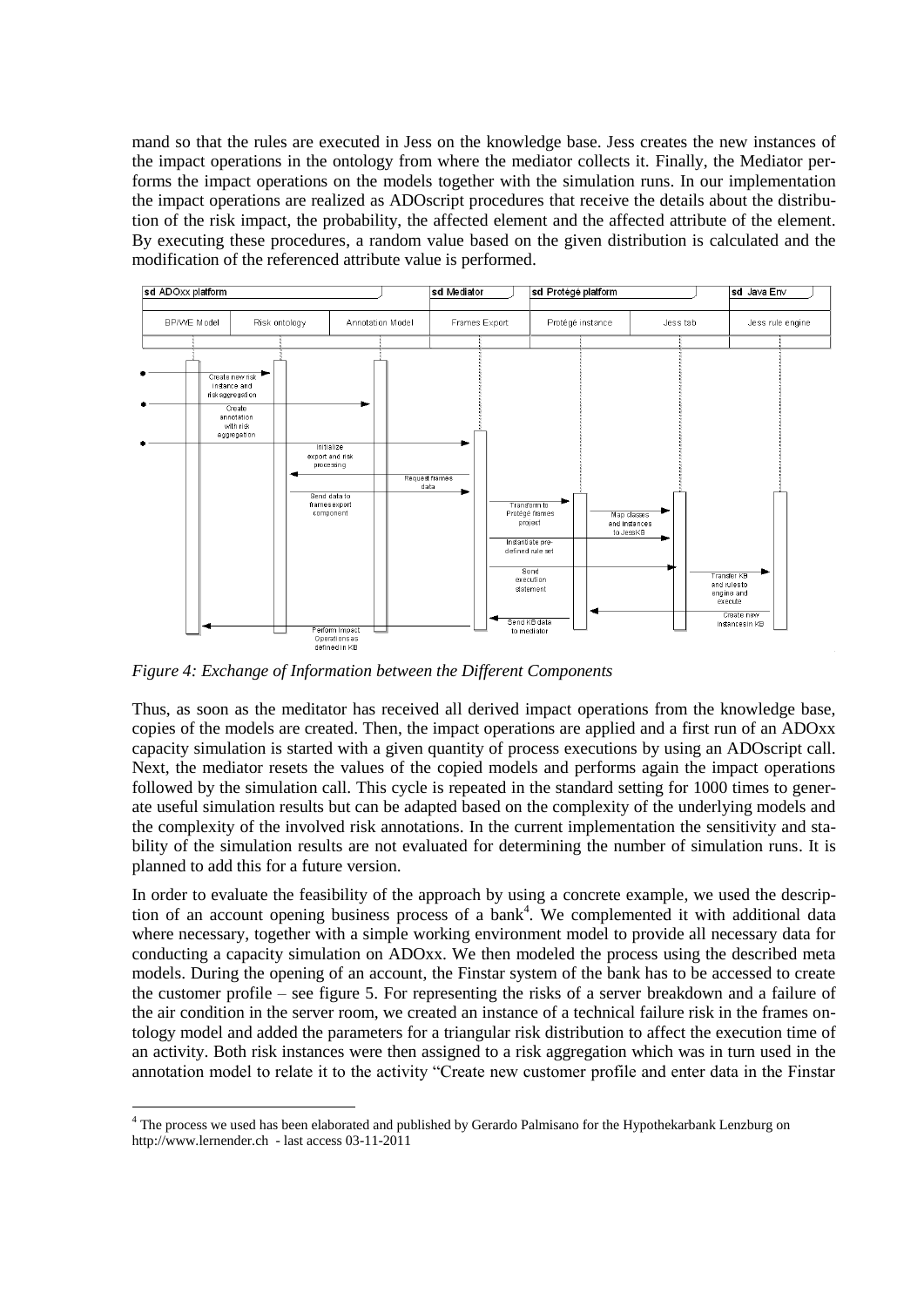system". We then defined a Jess rule that creates impact operations for all technical failures and made it available for the Mediator component. Finally, the Mediator component was started with a given process quantity of 100 process executions per month which provided us with the end results of the risk-adjusted capacity simulation in the form of 1000 samples for the expected costs and activity occurrences of the process. From this the expected return and risk of the regarded business segment could be calculated based on the expected occurrence and variance of the activity where all signatures for opening the account are received from the customer, together with the average increased costs due to the extension of the execution time.



*Figure 5: Screenshot of the Account Opening Process Model (upper left), the Frames Ontology Model (upper right) and the Semantic Annotation Model (bottom)*

Due to integrated user interface for the business processes, the frames ontology model and the semantic annotation model these tasks could be performed very easily. However, as this is only a first evaluation of the feasibility of the approach, more detailed user studies have to be conducted. This concerns also the suitability of the results of the risk-adjusted simulations for practical purposes as the number of required input data is quite extensive. However, the approach in this form provides a maximum adaptability for analyzing different types of risks based on the flexible definition in the risk knowledge base together with the sets of rules. At the same time it provides a linkage of process-related risks with the risk profile of a particular business segment due to generation of concrete risk and return figures.

## 5 Conclusion and Outlook

In this paper we have shown how semantic annotation of conceptual business process and organizational models can be used to represent process-related risks. It was further shown how this information can be processed and used as input for the risk-adjusted simulation of business processes. It is planned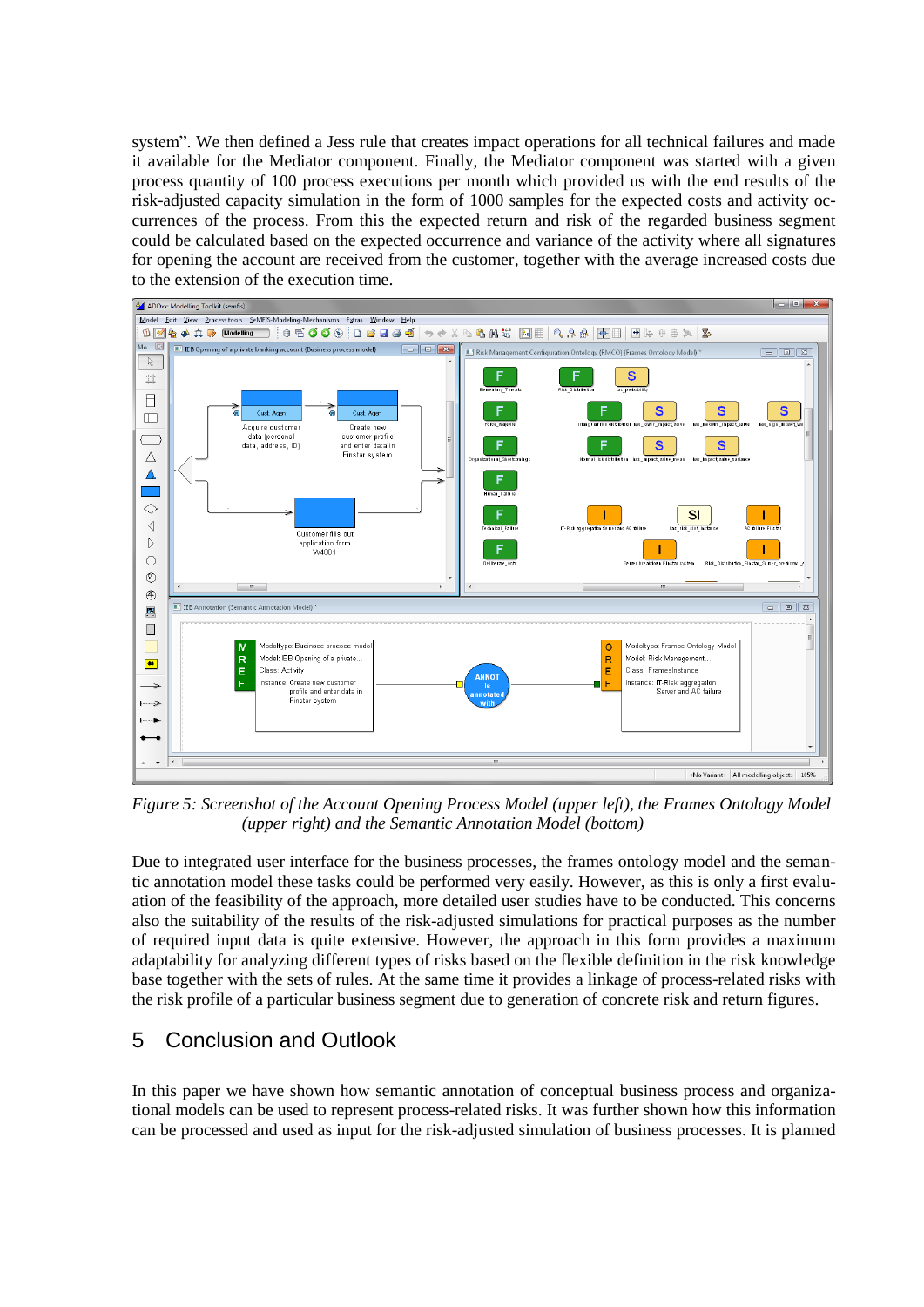to further evaluate the approach using a detailed practical example, especially to optimize the user interaction and the suitability of the simulation results for industry-level risk management.

#### 6 Acknowledgement

Part of the work on this paper has been funded by the Austrian Science Fund (FWF) under project number J3028-N23 in the course of a research project conducted at Stanford University / BMIR.

#### References

Accenture. (2011). Report on the Accenture 2011 Global Risk Management Study - Risk management as a source of competitive advantage and high performance, URL:

http://www.accenture.com/SiteCollectionDocuments/PDF/Accenture-Global-Risk-Management-Study-2011.pdf - last accessed 10-11-2011.

- Alhawari, S., Karadsheh, L., Talet, A. N., and Mansour, E. (2011). Knowledge-Based Risk Management framework for Information Technology project. International Journal of Information Management, in press.
- BSI German Federal Office for Information Security (2011). IT-Grundschutz-Kataloge (in German) - Version September 2011: www.bsi.bund.de/grundschutz.
- Celino, I., De Medeiros, A., Zeissler, G., Oppitz, M., Facca, F., and Zoeller, S. (2007). Semantic Business Processes Analysis. In M. Hepp, K. et al. (Eds.), SBPM 2007 Workshop, Vol. 251: CEUR Workshop Proceedings.
- Denk, R., and Exner-Merkelt, K. (2005). Corporate Risk Management. Vienna: Linde Verlag.
- Ehrig, M., Koschmider, A., and Oberweis, A. (2007). Measuring Similarity between Semantic Business Process Models. In J. F. Roddick and A. Hinze (Eds.), APCCM 2007 (Vol. 67, pp. 71-80): ACM.
- Ekelhart, A., Fenz, S., and Neubauer, T. (2009). Ontology-based Decision Support for Information Security Risk Management. In Proceedings for the Fourth International Conference on Systems.
- Eriksson, H. (2003). Using JessTab to Integrate Protégé and Jess. Intelligent Systems, 18(2), 43-50.
- Faisst, U., and Buhl, H. U. (2005). Integrated Enterprise Balancing with integrated Return and Risk Databases (in German). Wirtschaftsinformatik, 47(6), 403-412.
- Fill, H.-G. (2011). On the Conceptualization of a Modeling Language for Semantic Model Annotations. In C. Salinesi and O. Pastor (Eds.), Advanced Information Systems Engineering Workshops, CAiSE 2011 (LNBIP Vol. 83, pp. 134-148). London, UK: Springer.
- Fill, H.-G., Gericke, A., Karagiannis, D., and Winter, R. (2007). Modeling for Integrated Enterprise Balancing (in German). Wirtschaftsinformatik, 06/2007, 419-429.
- Governatori, G., Hoffmann, J., Sadiq, S., and Weber, I. (2008). Detecting Regulatory Compliance for Business Process Models through Semantic Annotations. In H. A. Reijers (Ed.), 4th International Workshop on Business Process Design (pp. 5-17). Milan: Springer.
- Herbst, J., Junginger, S., and Kühn, H. (1997). Simulation in Financial Services with the Business Process Management System ADONIS. In Proceedings ESS'97 Society for Computer Simulation.
- Höfferer, P. (2007). Achieving Business Process Model Interoperability Using Metamodels and Ontologies. 15th European Conference on Information Systems (ECIS2007), St. Gallen, Switzerland.
- Hoyt, R. E., and Liebenberg, A. P. (2011). The value of enterprise risk management. Journal of Risk and Insurance, 78(4), 795-822.
- Jallow, A. K., Majeed, B., Vergidis, K., Tiwari, A., and Roy, R. (2007). Operational risk analysis in business processes. BT Technology Journal, 25(1), 168-177.
- Jenz & Partner. (2006). The Open Source Business Management Ontology (BMO). Retrieved 13-06- 2006, 2006, URL: http://www.bpiresearch.com/Resources/RE\_OSSOnt/re\_ossont.htm
- Karagiannis, D., Mylopoulos, J., and Schwab, M. (2007). Business Process-Based Regulation Compliance: The Case of the Sarbanes-Oxley Act. In 15th IEEE International Requirements Engineering Conference (pp. 315 - 321 ): IEEE.